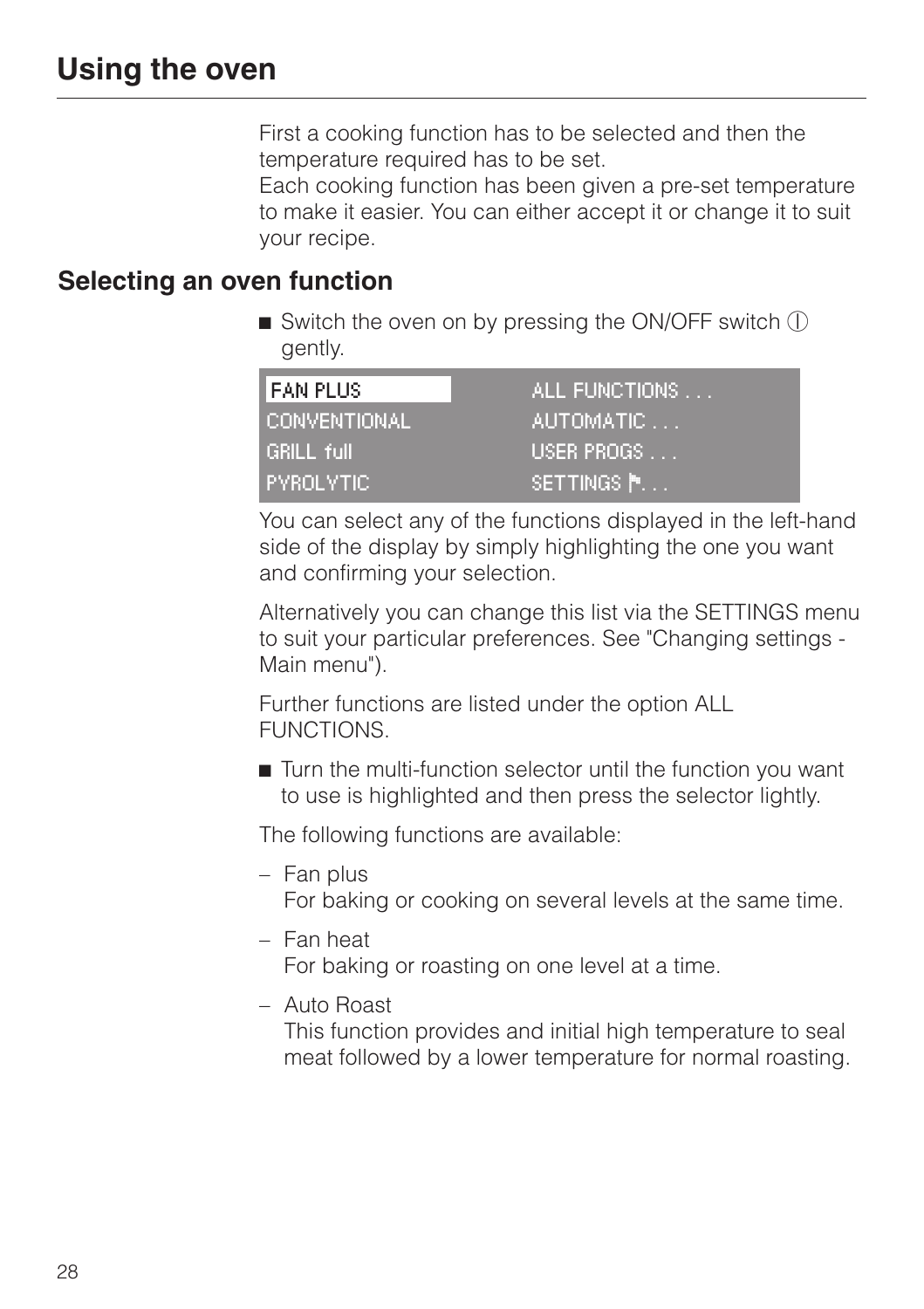– Intensive bake

For recipes which require a moist topping and a crisp base, e. g. cheese cake, pizza, Quiche Lorraine and German style open fruit cakes.

It is not suitable for roasting or shallow baking because the base will brown too much.

– Conventional

For long, slow baking or traditional recipes, e.g. fruit cake, casseroles.

- Top heat For browning dishes, finishing dishes with a cheese topping.
- Bottom heat

Use this setting towards the end of baking, to reheat or brown the base of a cake, quiche or pizza.

– Gentle bake

For cooking dishes that require a crispy top, e.g. bakes and gratins.

– Fan grill

For grilling thick cuts, e.g. rolled meat, poultry. Grill with the oven door closed.

– Grill - half

For grilling flat items, small quantities, and for browning food in small dishes.

Grill with the oven door closed.

– Grill - full

For grilling flat items, large quantities, and for browning food in larger dishes.

Grill with the oven door closed.

– Defrost

For gentle defrosting of deep frozen foods.

– Pyrolytic

For cleaning the oven interior.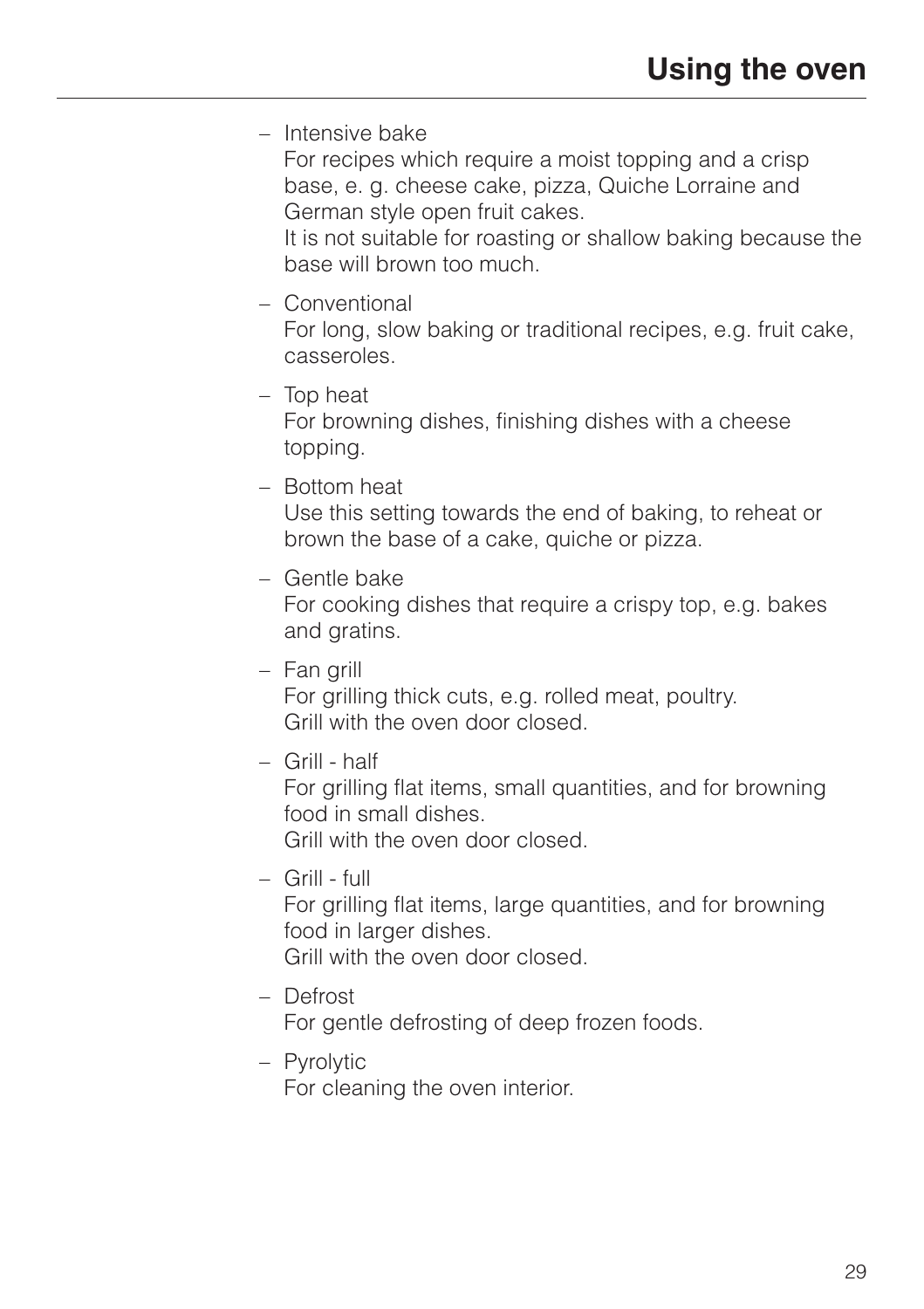# **Selecting a temperature**



As soon as a cooking function is selected, the following will appear in the display

- the **recommended temperature** highlighted,
- the functions "Min minder" and "Duration", which can also be entered.

If you are happy with the recommended pre-set temperature, press the multi-function selector gently. The display will change a few seconds later to show this as the **target temperature** .

The oven will then start heating up.

|            | FAN PLUS 160°C            | 9:47. |  |
|------------|---------------------------|-------|--|
|            | Rapid heat-up phase 31 °C |       |  |
| Min minder | Duration                  |       |  |

The increase in temperature can be followed in the display until the target temperature is reached.

If the door is opened or the target temperature reduced during cooking, the actual temperature will also go down in the display.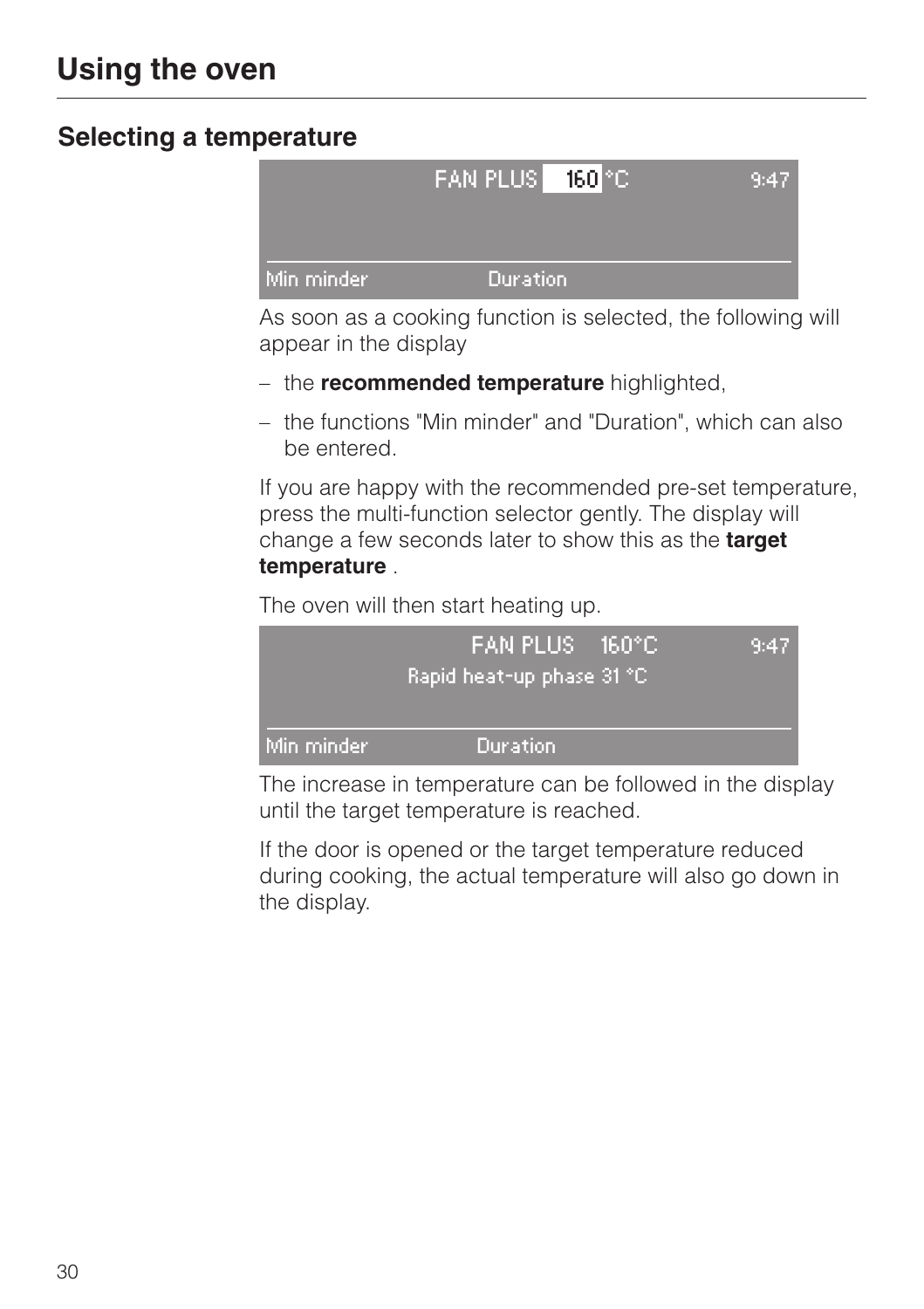#### **Pre-set temperatures**

| <b>Function</b> | <b>Pre-set</b><br>temperature | <b>Temperature</b><br>range |  |
|-----------------|-------------------------------|-----------------------------|--|
| Fan plus        | 160 °C                        | $30 - 250$ °C               |  |
| Fan heat        | 160 °C                        | $30 - 250$ °C               |  |
| Auto roast*     | 160 °C                        | $100 - 230$ °C              |  |
| Intensive bake  | 170 °C                        | $50 - 250$ °C               |  |
| Conventional    | 180 °C                        | $30 - 280$ °C               |  |
| Top heat        | 190 °C                        | $100 - 250$ °C              |  |
| Bottom heat     | 190 °C                        | $100 - 250$ °C              |  |
| Fan grill       | 200 °C                        | $50 - 260$ °C               |  |
| Grill - half    | 240 °C                        | $200 - 300 °C$              |  |
| Grill - full    | 240 °C                        | $200 - 300$ °C              |  |
| Defrosting      | 25 °C                         | $25 - 50 °C$                |  |
| Gentle bake     | 190 °C                        | $30 - 250$ °C               |  |

The following temperatures are set at the factory:

Initial temperature approx. 230  $^{\circ}$ C, then drops to 160 °C for continued roasting

#### **Altering the temperature**

If the temperature recommended by the system is not suitable, it can be altered according to oven function within the range specified in the chart.



 $\blacksquare$  Highlight the temperature, change it and then confirm your change.

The recommended temperature has now been changed for this programme.

You can change the recommended temperature for a particular function permanently if you wish. See "Changing settings - Temperatures".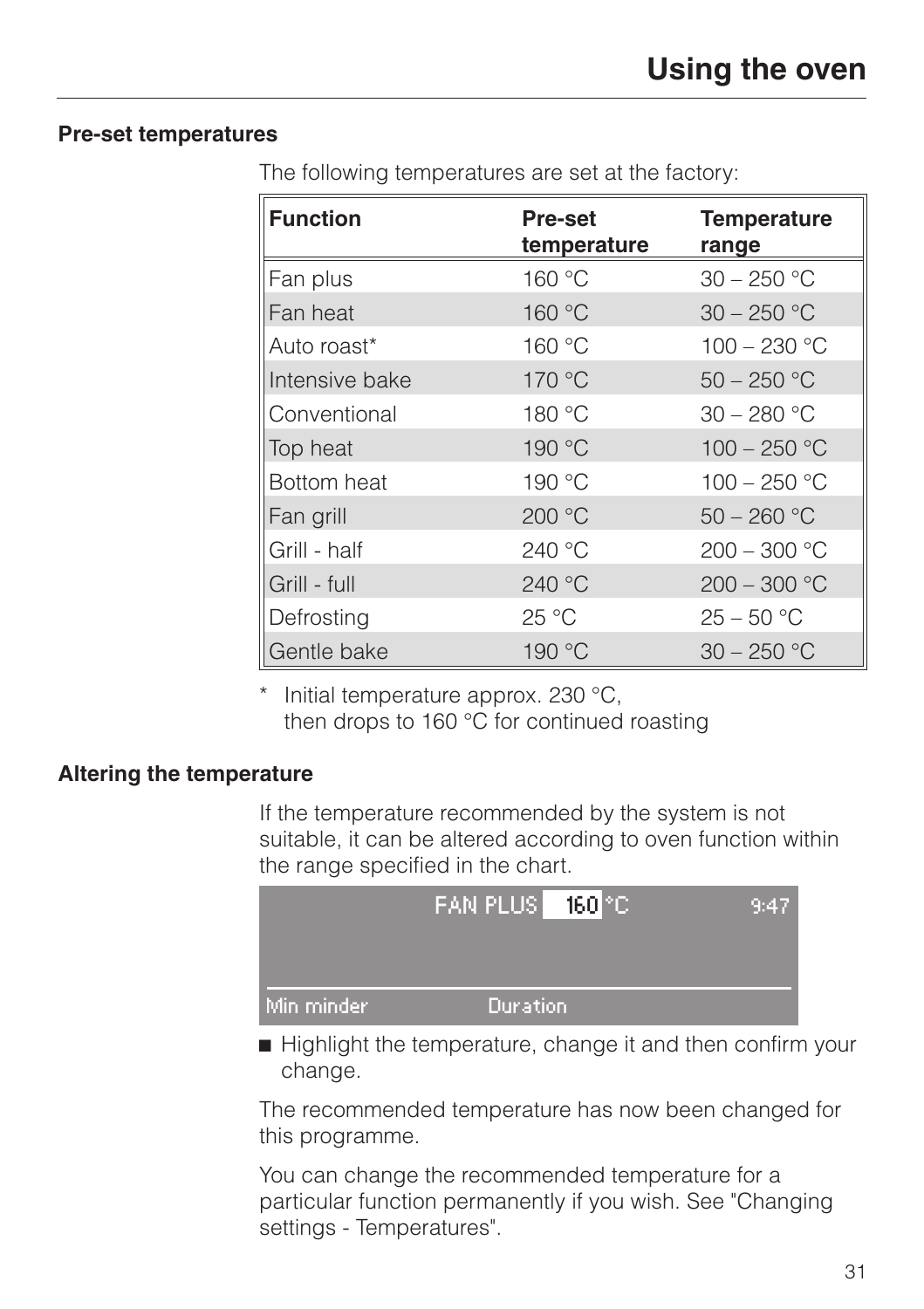# **Using the oven**

Below is an example of setting a simple programme. To bake a cake using FAN PLUS at 150 °C.

- **Place the cake in the oven and close the door.**
- Switch the oven on.
- Select FAN PLUS.



The recommended temperature 160 °C will then appear in the display.

|            | FAN PLUS   150 °C | /9:47 |
|------------|-------------------|-------|
| Min minder | Duration          |       |

 $\blacksquare$  Turn the selector to change the temperature to 150 °C.

Once this setting has been confirmed

- the oven heating will switch on,
- the temperature rise can be followed in the display,
- and the cooling fan will switch on.

At the end of the cooking time take the cake out of the oven and switch the oven off.

#### **Fan run-on**

The cooling fan will continue to run for a while after the oven has been switched off to prevent any humidity building up in the oven, on the control panel or in the oven housing unit.

The fan is sensor controlled and will switch off automatically.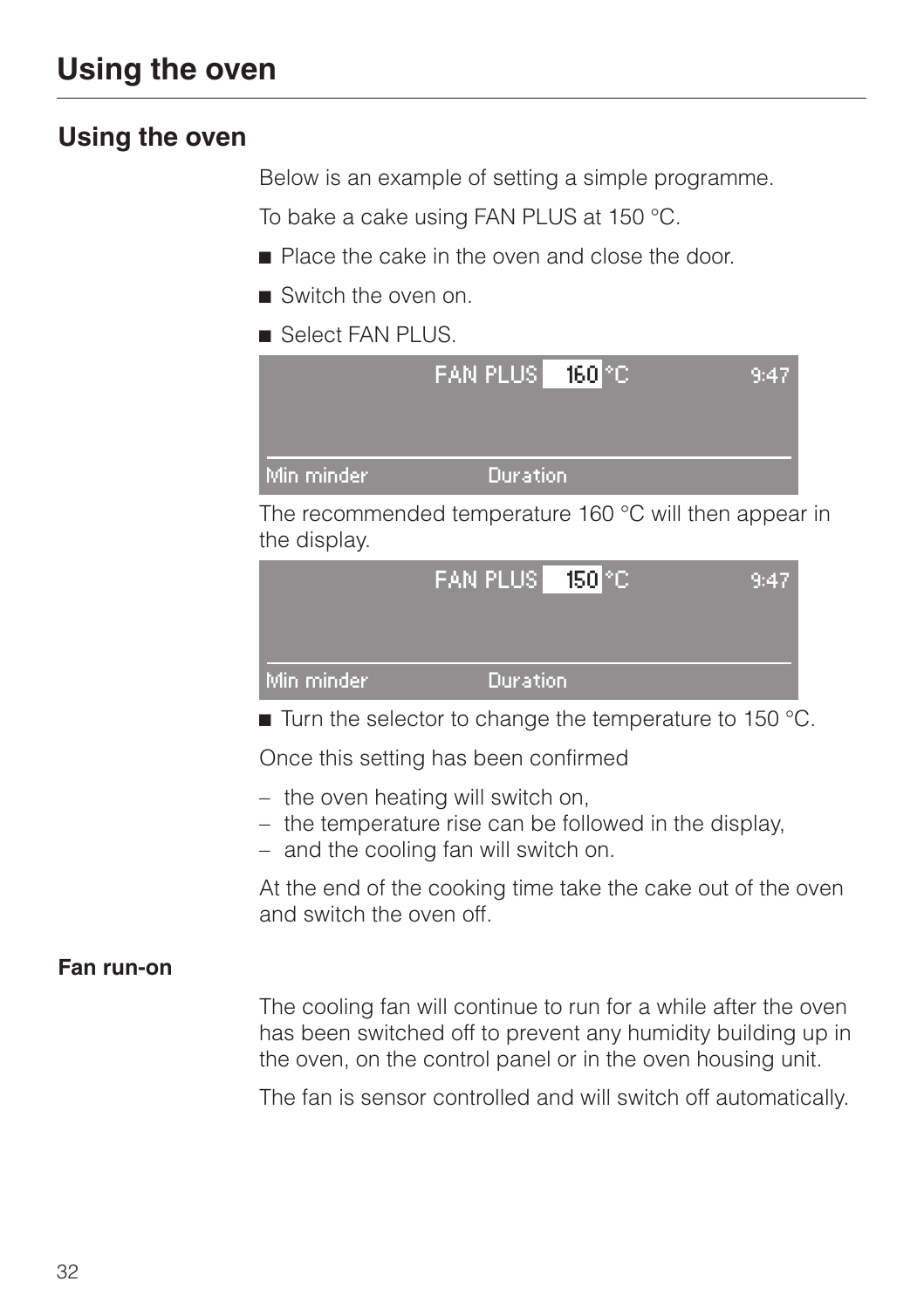# **Rapid heat-up**

The oven is set up at the factory so that Rapid heat-up is automatically engaged when FAN PLUS, AUTO ROAST and CONVENTIONAL are selected.

The top element, the fan element and the fan will come on during the rapid heating up phase to enable the oven to reach the required temperature as quickly as possible.



If you select a function without Rapid heat-up the message "Heating-up phase" will appear in the display.

### **To switch "Rapid heat-up" off**

Rapid heat-up should not be used for some items such as biscuits and small cakes because they will brown too quickly from the top.

To switch it off:

- $\blacksquare$  Reduce the temperature to 100 °C.
- The word "Rapid" in front of "Heat-up phase" will go out.
- $\blacksquare$  Re-set the temperature to the setting you want.

"Rapid heat-up" is now switched off for this particular cooking process.

The standard default setting can be changed if you wish. See "Changing settings - Heating-up phase"